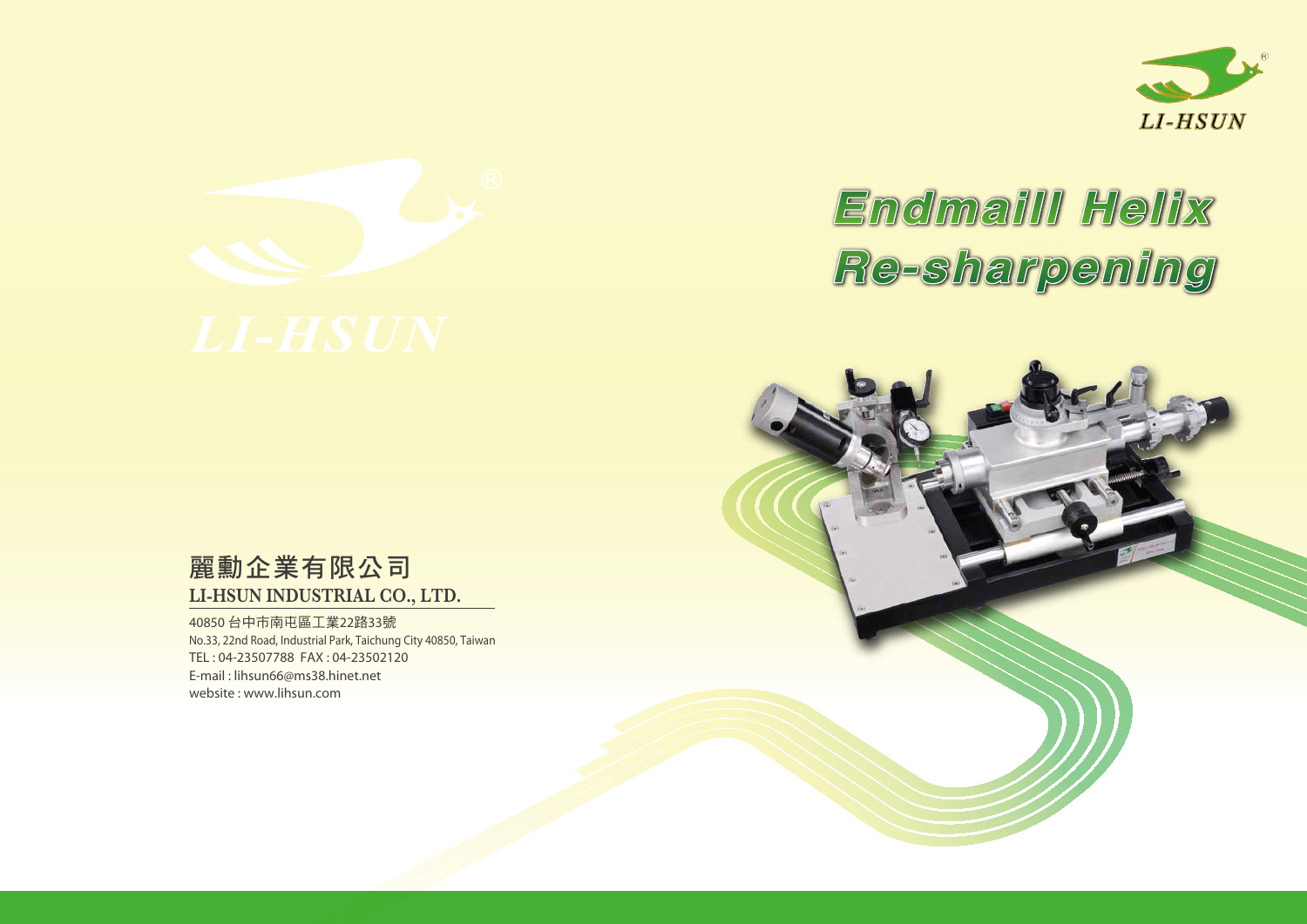#### 機械規格 SPECIFICATIONS

| 刀具直徑 Tool dimeter                           | Ø8-Ø32mm       |
|---------------------------------------------|----------------|
| 刀具的螺旋長度 Spiral length with workhead spindle | <b>160mm</b>   |
| 工作台的前後行程 Longitudinal travel of workhead    | <b>150mm</b>   |
| 工作台的左右行程 Cross travel of workhead           | <b>130mm</b>   |
| 砂輪頭的上下行程 vertical movement of wheel head    | <b>50mm</b>    |
| 砂輪頭的傾斜角度 Tilting angle of wheel head        | $±90^\circ$    |
| 心軸的內孔斜度 Workhead spindle                    | C <sub>5</sub> |

#### 左螺旋及右螺旋的溝槽、前端角、二番角皆能研磨

Spiral flute & axial relief grinding Infinitely variable, left & right hand

• 本公司隨時進行研究改善的工作,因此本型錄內所規定尺寸驗設計特性,得以變更,不另行通知。 Specifications and design characteristics are subject to change without prior notice.

| 螺旋角 Helix anle                  | $0^\circ$ - $90^\circ$ |
|---------------------------------|------------------------|
| 砂輪孔徑 Grinding wheel Bore        | 19.06mm                |
| 砂輪最大直徑 Grinding wheel diameter  | Max. 90mm              |
| 砂輪馬達 Grinding motor             | 0.25KW                 |
| 砂輪迴轉方向 Grinding wheel direction | 正轉 Clockwise           |
| 砂輪轉速 Grinding spindle spds      | 4800 R.P.M.(250w-300w) |
| 機器淨重 Net weight                 | 57KGS                  |
| 機器外觀尺寸 Dimensions               | 860×430×500mm          |
| 電源 Power supply                 | AC110/AC220 50/60Hz    |

#### 標準配件 STANDARD ACCESSORIES

| 斜度研磨裝置 Taper grinding device                   |                                        |
|------------------------------------------------|----------------------------------------|
| 10,12 等份分度盤 One Indexing plate 10,12 divisions |                                        |
| 使用工具一套 One set of operating tools              |                                        |
| 操作書 One operating instruction manual           |                                        |
| 砂輪 Grinding                                    | SDC $(1.5 \text{ mm} \cdot \emptyset)$ |
| C5 筒夾 Collet                                   | $Ø12 \cdot Ø16 \cdot Ø20$              |
| 刀桿 Holder / 筒夾 Collet                          | C20-SSK10-80L                          |
|                                                |                                        |



#### $-5$  mm,  $\cdot$  Ø8-12 mm) CBN(2.0 mm,  $\cdot$  Ø12-32 mm) HSS 專用 HSS Only

| 特殊附件 OPTIONS |        |
|--------------|--------|
| 砂輪 Grinding  | CBN(1) |
|              |        |

#### 機械特性 MACHINE FEATURES

- ‧ **EH-832** 精密刀具 **&** 溝槽磨床是一部多功能,而且容易操作的機器,所有側銑刀、面銑刀、殼形銑刀、粗銑刀、端銑刀、 螺絲攻、倒角刀,2 刃、3 刃,銑刀螺旋角可研磨 (2,3,4,5,6 刃 )…等皆能研磨。 The universal tool & cutter grinder Model EH-832 is versatile in operation without requiring special skills. All milling cutters, endmills, shell endmills, staggered tooth cutters, rough endmills, countersinks (2 flutes, 4 flutes) and the angle of endmill helix **can sharpen 2flutes,3flutes,4 flutes, 5flutes, 6 flutes.**
- ‧ 小量或中批量的高速鋼或碳化鎢刀具、刀具修磨皆很適合在 **EH832** 上完成。 **The Model EH-832 is designed to sharpen HSS and carbide toolings in small and medium quantities.**
- 刀具只要一次夾持,即可研磨端面、側面、溝槽。 In one chucking operation, the machine can perform the grinding of the rake angle of the flute, clearance angle on the periphery **and the end of the tool.**
- ‧ 螺旋角度的設定可以很快完成。 **A few seconds set up time for helix angle.**
- ・研磨螺旋刀具時,因為主軸的螺旋運動不會產生間隙,所以特別適合研磨高精度的碳化鎢刀具。 Due to the backlash free operation, spiral toothed, solid carbide or carbide tipped milling cutters can be ground with **high accuracy thus far only achieved by CNC grinders.**
- ‧ 機器的底座和滑板是一體成型,所以穩定性高、堅固耐用。 **The heavy duty compound slides and one piece cast-iron base provide extra rigidity and minimize vibration.**







## EH-832 螺旋角修磨機 **Endmill Helix Re-sharpening**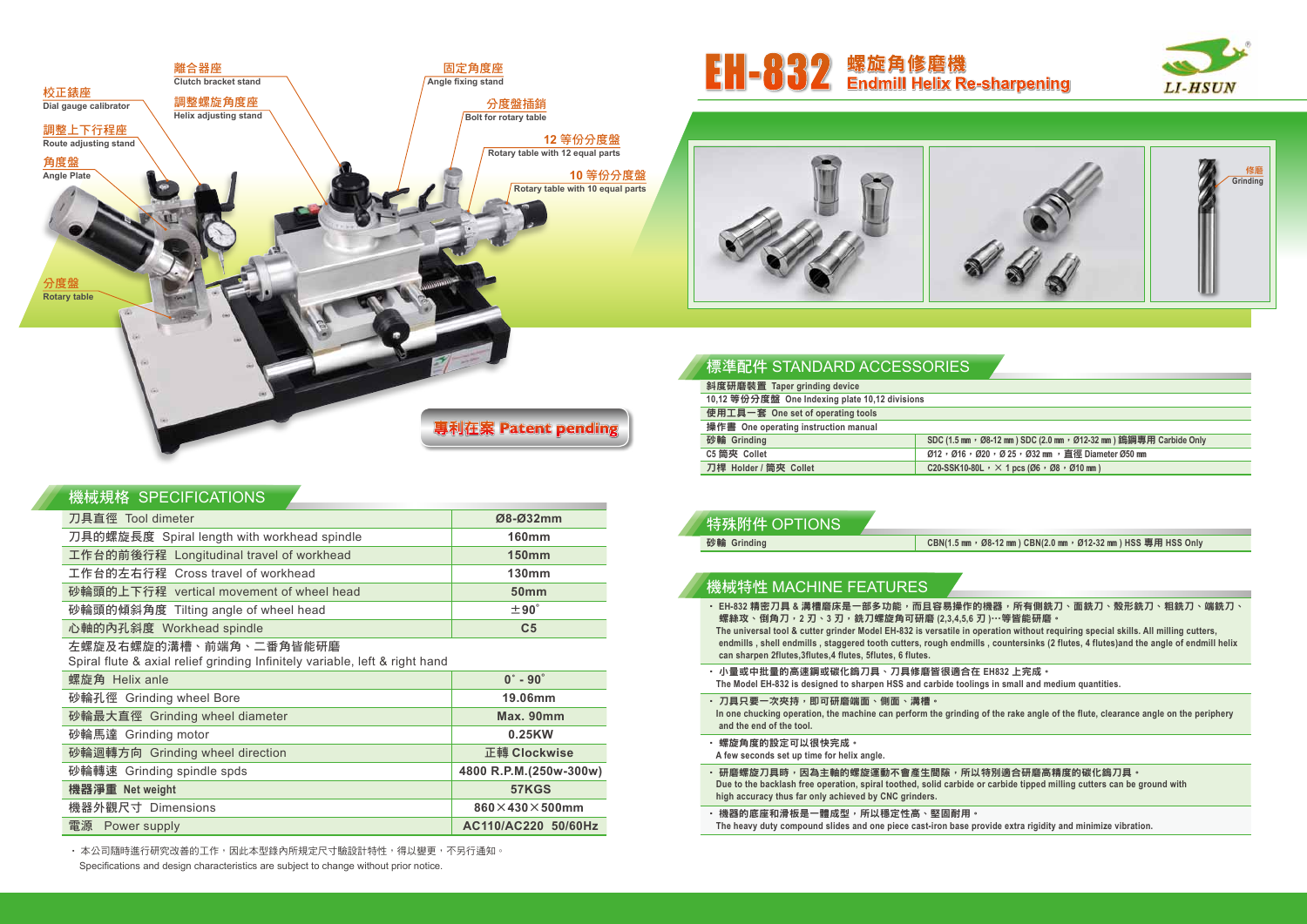# **EH-832** 螺旋角修磨機<br>■EH-032 Endmill Helix Re-sharpening

#### 操作程序 OPERATIONS



#### 微調主軸的螺旋角度 **FINE TUNE THE SCREW ANGLE OF THE MAIN AXIS**

- 1 將百分錶針抵住銑刀槽溝。
- 1-2 主軸做來回伸縮驗證,角度誤差要小於 0.02mm 以下。
- 1-1 Support the dial gauge against the Milling Cutter's slot.
- 1-2 Inspect the Main Axis by extending back and forth. The angle deviation must be less than 0.02mm.



#### 調整分度盤使用方法 **USAGE OF ADJUSTING THE DIAL INDICATOR**

- 2-1 先將分度盤之固定把手往逆時針方向鬆開。 2-2 分度盤與刻度表尺零度對齊為 0 點。
- 3調動分度盤角度配合百分錶檢測銑刀溝槽無誤後,再將 固定把手往順時針方向旋緊固定。
- 2-1 First, counterclockwise loose the Dial Indicator's locking grip.
- 2-2 Align the Dial Indicator and the Indicator point at 0.000.
- 2-3 Adjust the Dial Indicator's angle to meet the dial gauge for approving the Mill's slot. Then clockwisely screw the locking grip tightly.

#### 調整 **Z** 軸底座角度 **ADJUST THE ANGLE OF THE Z-AXIS'S BASE**

- 4-1 用 21mm 開口板手套進 Z 軸固定螺帽內, 在往逆時針方向鬆開。 4-2 轉動 Z 軸手輪即可調動砂輪高低 ( 一般研磨砂輪要高於 銑刀中心點 1-2m/m)。
- 。<br>3 如調整定位後需用 21m/m 開口板手將 Z 軸固定螺帽以順 時針方向旋緊固定。
- 4-1 Put the 21mm Adjustable Spanner onto the Z-axis's locking screw and then counterclockwise loose it.
- 4-2 Rotate Z-axis's handwheel to adjust the height of the Grinding Wheel. (Grinding Wheel should be 1-2/m higher than the milling cutter's center.
- 4-3 After adjusting the position as mentioned above, it needs a 21m/m Adjustable Spanner to clockwisely lock the Z-axis' locking screw tightly.
- 3-1 用 10mm 六角板手往逆時針方向,鬆開固定的螺絲。 3-2 將 Z 軸底座往順時針方向轉動至 8°位置 ( 依銑刀螺旋
- 角度不同做加減角度 )。 3-3 再用 10mm 六角板手往順時針方向,將螺絲鎖緊。
- 3-1 Loose the locking screw counterclockwise with a 10mm Hex Wrench.
- 3-2 Clockwisely rotate the base of Z-axis to 8° (Add or subtract the angle per milling cutter's screw angle).
- 3-3 Then clockwisely lock the screw tightly with the 10mm Hex Wrench.



- 5-1 用 21mm 開口板手卡進馬達固定座螺帽內,往逆時針方 向鬆開螺帽,再轉動馬達固定座之錶尺至所需之角度 (如 銑刀螺旋角為 45°角時要調整到約 47-50 度左右 )。 5-2 再用 21mm 開口板手卡進馬達固定座螺帽內往順時針方
- 向鎖緊即可。
- 5-1Span the 21mm Adjustable Spanner into the Motor Base's locking screw nut. Counterclockwise loose the screw nut and then rotate the Motor Base's dial indicator to the required angle (ex: If the Milling Cutter's screw angle is 45', and then it needs to adjust to 47° -50° or so).

#### 調整 **Z** 軸砂輪高低 **ADJUST THE HEIGHT OF Z-AXIS'S GRINDING WHEEL**

- -1 Make the X-axis's Slide go forward by counterclockwise rotating the X-axis's handwheel
- 2 Make the X-axis's Slide go backward by clockwisely rotating the X-axis's handwheel.

### 調整砂輪角度

#### **ADJUST THE ANGLE OF THE GRINDING WHEEL**

- 12-1 銑刀與砂輪對準後將離合器把手往順時鐘方向推轉 約 90 度。
- 12-1After setting well the Miller Cutter and the Grinding Wheel, clockwisely turn the grip about 90°

5-2Then span the Adjustable Spanner to the Motor Base's locking screw nut and lock it clockwisely.







**X** 軸滑座之使用方法

**USAGE OF X-AXIS'S SLIDE REST**

#### 6-1 將 X 軸手輪往逆時針方向轉動可使 X 軸滑座前進。 6-2 將 X 軸手輪往順時針方向旋轉可使 X 軸滑座向後退。

#### 銑刀與砂輪研磨前距離設定 **DISTANCE SETTING BETWEEN THE MILLING CUTTER AND THE GRINDING WHEEL BEFORE GRINDING**

- 7-1 轉動 X 軸手輪堆進銑刀至砂輪前約 15mm 即可。( 研 磨前刀刃的基準定位點 )。
- 1Rotate X-axis's handwheel and push the Milling Cutter to only 15mm front of the Grinding Wheel. (The cutter edge's position basis before grinding)

#### 離合器之使用方法 **USAGE OF THE CLUTCH**

- 8-1 將離合器往逆時針方向轉動約 90°可使離合器脫離 主軸 ( 主軸此時可自由前進後退或轉動 )。
- 8-2 將離合器往順時針方向轉動約 90°離合器之導輪與 主軸結合進行角度導程。
- 8-1 Counterclockwise rotate the Clutch about 90° to enable the disengagement of the Clutch and the Main Axis (At the mean time, the Main Axis can go forward and backward or rotate freely).

8-2 Clockwisely rotate the Clutch about 90° to enable the engagement of the Clutch's lead wheel and the Main Axis and operate the angle lead process.



銑刀與砂輪校正前準備 **PREPARATION OF THE MILLING CUTTER AND THE GRINDING WHEEL BEFORE REGULATION**



#### **Y** 軸滑座之使用方法 **USAGE OF Y-AXIS SLIDE**

10-1將Y軸手輪往逆時針方向轉進使銑刀得以靠近砂輪。

10-1Rotate the Y-axis's handwheel counterclockwise and enable the Milling Cutter to get close to the Grinding Wheel.



#### 銑刀與砂輪校對設定 **REGULATION SETTING OF THE MILLING CUTTER AND THE GRINDING WHEEL**

11-1 將 Y 軸手輪往逆時針方向推進銑刀溝槽對入砂輪內 ( 注意砂輪上緣碰觸銑刀,砂輪下緣不得碰觸銑刀 )。

11-1Push the Y-axis's handwheel into the Milling Cutter's slot counterclockwise. (Mind that the upper edge of the Grinding Wheel should touch the Milling Cutter, but the bottom edge must not touch the Miller Cutter.)



#### 離合器與工作軸結合之方法 **THE ENGAGEMENT OF THE CLUTCH AND THE WORKING AXIS**

將 **Y** 軸手輪往順時鐘方向轉動作微退 **ROTATE THE Y-AXIS'S HANDWHEEL CLOCKWISELY TO GO SOME BACKWARD**



#### 研磨長度定位 **POSITION THE GRINDING LENGTH**

14-1 轉動工件軸上之銑刀溝槽底部,輕觸碰到砂輪為止。 14-1Rotate the bottom of the Milling Cutter's slot on the Working Axis and stop till it slightly touches the Grinding Wheel.









進Move forward





**A6**